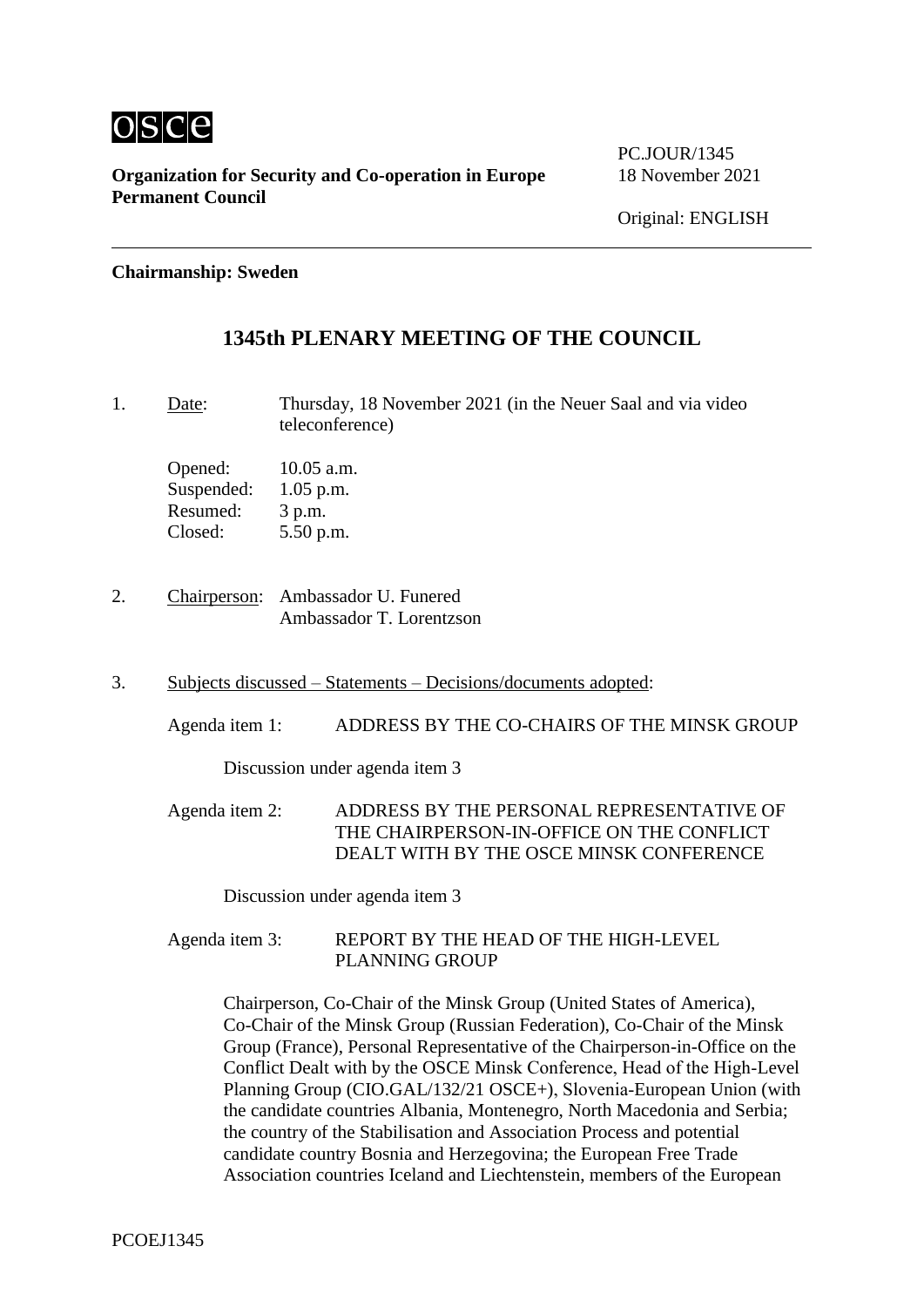Economic Area; as well as Andorra, San Marino and Ukraine, in alignment) (PC.DEL/1803/21), Russian Federation (PC.DEL/1795/21 OSCE+), United Kingdom, Turkey, United States of America (PC.DEL/1786/21), Switzerland, Norway (PC.DEL/1787/21), Canada, Iceland, Armenia (Annex 1), Azerbaijan (Annex 2)

#### Agenda item 4: DECISION ON AMENDING OSCE FINANCIAL REGULATIONS

Chairperson

**Decision**: The Permanent Council adopted Decision No. 1419 (PC.DEC/1419) on amending OSCE Financial Regulations, the text of which is appended to this journal.

### Agenda item 5: DECISION ON FORWARDING OF A DRAFT AGENDA TO THE MINISTERIAL COUNCIL

Chairperson

**Decision**: The Permanent Council adopted Decision No. 1420 (PC.DEC/1420) on forwarding of a draft agenda to the Ministerial Council, the text of which is appended to this journal.

Agenda item 6: REVIEW OF CURRENT ISSUES

Chairperson

- (a) *Russia's ongoing aggression against Ukraine and illegal occupation of Crimea*: Ukraine (PC.DEL/1796/21), Canada, Slovenia‑European Union (with the candidate countries Albania, Montenegro and North Macedonia; the European Free Trade Association countries Iceland, Liechtenstein and Norway, members of the European Economic Area; as well as Georgia, Moldova and Ukraine, in alignment) (PC.DEL/1804/21), Turkey (PC.DEL/1797/21 OSCE+), United Kingdom, United States of America (PC.DEL/1789/21), Switzerland
- (b) *Deteriorating situation in Ukraine and continued non-implementation by the Ukrainian authorities of the Minsk agreements*: Russian Federation (PC.DEL/1794/21), Ukraine
- (c) *Response by Belarus to the Vienna Mechanism*: France (also on behalf of Albania, Austria, Belgium, Bulgaria, Canada, Croatia, Cyprus, the Czech Republic, Denmark, Estonia, Finland, Germany, Greece, Hungary, Iceland, Ireland, Italy, Latvia, Lithuania, Luxembourg, Malta, Montenegro, the Netherlands, North Macedonia, Norway, Portugal, Romania, Slovakia, Slovenia, Spain, Switzerland, Ukraine, the United Kingdom and the United States of America) (Annex 3), Slovenia‑European Union (with the candidate countries Albania, Montenegro and North Macedonia; the European Free Trade Association country Liechtenstein, member of the European Economic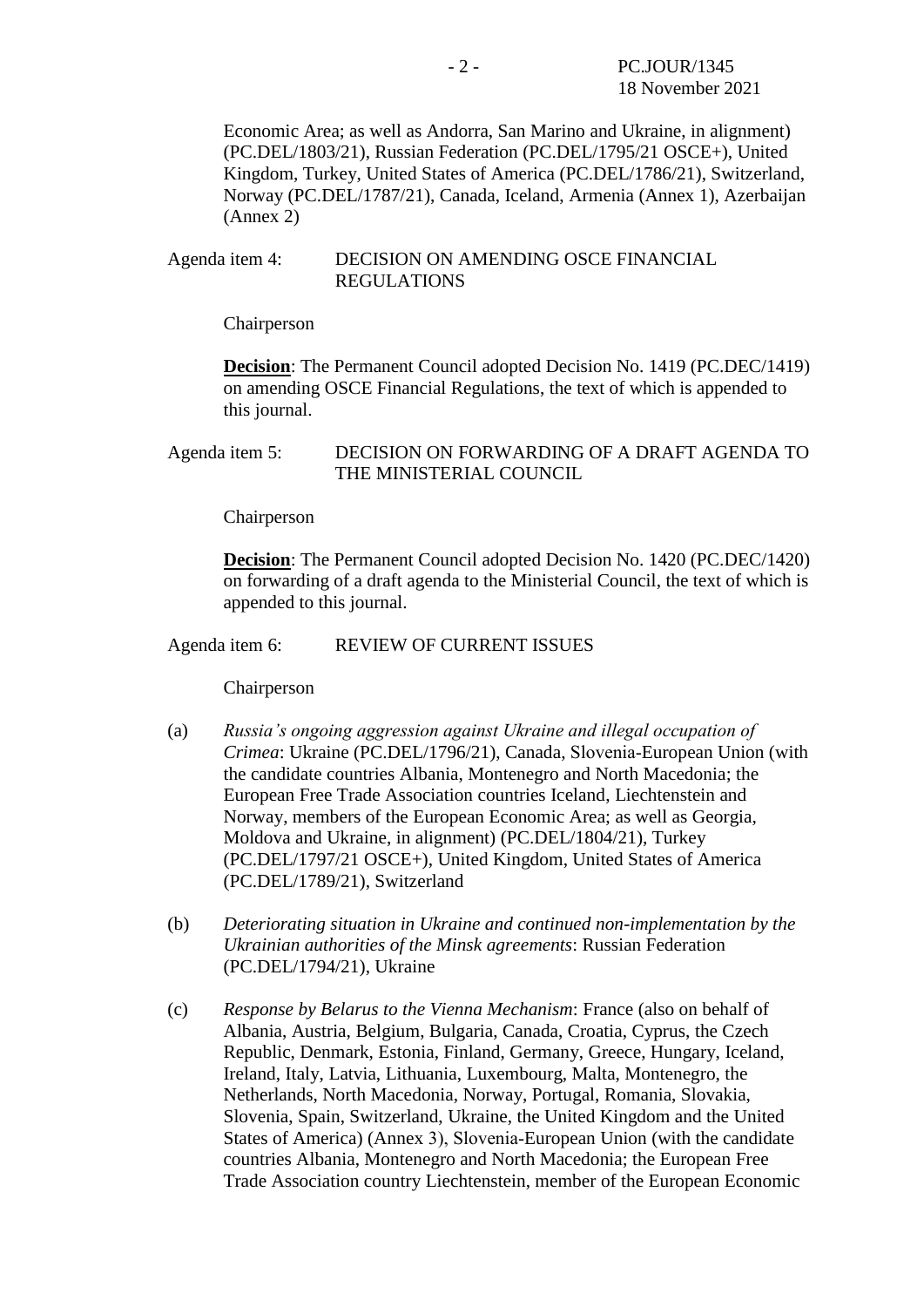Area; as well as Ukraine, in alignment) (PC.DEL/1805/21), Poland, Belarus (PC.DEL/1793/21 OSCE+), Russian Federation (PC.DEL/1790/21 OSCE+)

#### Agenda item 7: REPORT ON THE ACTIVITIES OF THE CHAIRPERSON-IN-OFFICE

- (a) *Meeting of the Chairperson-in-Office with the Minister for Foreign Affairs of Ukraine, H.E. Mr. D. Kuleba, held on 15 November 2021*: Chairperson
- (b) *Ambassadorial retreat to be held in Vienna on 22 November 2021*: Chairperson
- (c) *Situation on the border between Armenia and Azerbaijan*: Chairperson
- (d) *Update on the COVID-19 situation with respect to the conduct of OSCE meetings in Vienna*: Chairperson

Agenda item 8: REPORT OF THE SECRETARY GENERAL

- (a) *Announcement of the distribution of a written report of the Secretary General*: Secretary General (SEC.GAL/163/21 OSCE+)
- (b) *Thematic report on the implications of the evolving situation in Afghanistan*: Secretary General (SEC.GAL/164/21 OSCE+), Russian Federation, Turkmenistan, France, Turkey, Switzerland, Uzbekistan, United Kingdom, Kazakhstan, Tajikistan, Kyrgyzstan, United States of America (PC.DEL/1792/21), Canada, Slovenia‑European Union

Agenda item 9: ANY OTHER BUSINESS

- (a) *Eighth Summit of the Organization of Turkic States, held in Istanbul on 12 November 2021*: Turkey (PC.DEL/1798/21 OSCE+), Turkmenistan, Kazakhstan (PC.DEL/1802/21 OSCE+), Azerbaijan (PC.DEL/1800/21 OSCE+)
- (b) *United Nations Climate Change Conference (COP26), held in Glasgow, United Kingdom, from 31 October to 12 November 2021*: United Kingdom
- 4. Next meeting:

Thursday, 25 November 2021, at 10 a.m., in the Neuer Saal and via video teleconference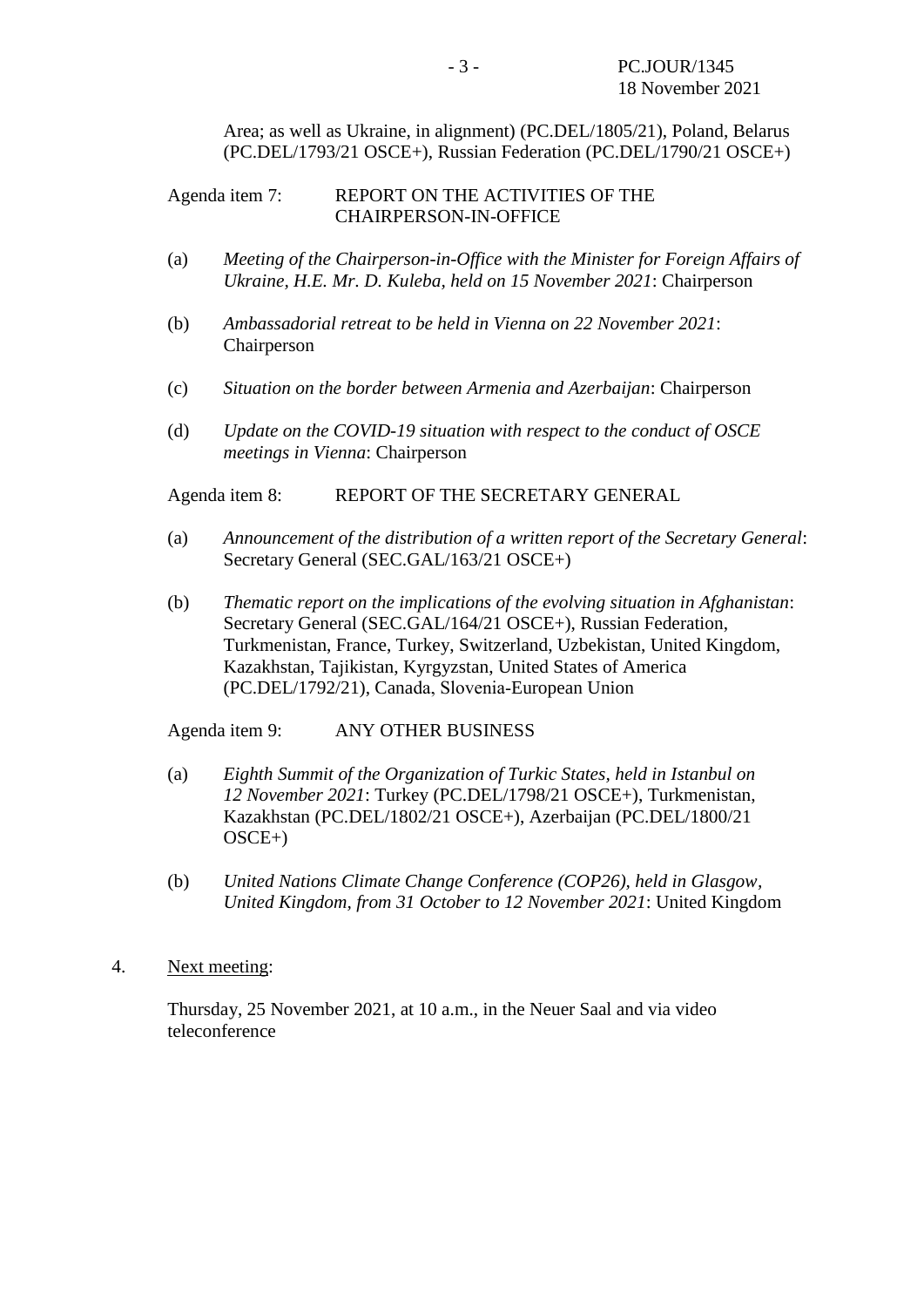

**Organization for Security and Co-operation in Europe** 18 November 2021 **Permanent Council** Annex 1

PC.JOUR/1345

Original: ENGLISH

**1345th Plenary Meeting** PC Journal No. 1345, Agenda item 3

## **STATEMENT BY THE DELEGATION OF ARMENIA**

Madam Chairperson,

We thank the OSCE Minsk Group Co-Chairs for their appearance at the Permanent Council here in Vienna, and for their address, which we listened to carefully.

We also welcome the new Co-Chairs Igor Khovaev of the Russian Federation and Brice Roquefeuil of France and express our hope that their tenures will be successful. This delegation stands ready to provide all necessary support to that end.

For the record, Armenia fully supports the format of the OSCE Minsk Group Co-Chairs as the only internationally mandated mechanism dealing with resolution of the Nagorno-Karabakh conflict. It hardly needs repeating that, unlike other conflicts, Nagorno-Karabakh is the only conflict in the OSCE area which the OSCE has a full mandate to deal with. The success of the process also very much depends on the readiness, willingness and determination of the OSCE, the OSCE Minsk Group Co-Chairmanship, and the Co-Chair countries to make full use of the toolkits and instruments available to them to promote and contribute to the peaceful and lasting resolution of this conflict.

Regarding the report of the Co-Chairs, it is clear that both the substance and the format of the report presented have clearly been influenced by the absence of the Co‑Chairs from the region.

During the reporting period there was only one limited visit to the region. As the distinguished Co-Chairs will confirm, the last time the Co-Chairs conducted a full-fledged visit to the region, including Stepanakert, was more than two years ago  $-25$  months, to be exact – and this despite the military flare-up in July 2020, despite the 44 days of war of aggression unleashed by Azerbaijan against Artsakh, and despite the attack by Azerbaijan on sovereign territory of Armenia that occurred two days ago on 16 November.

The meetings between the foreign ministers of Armenia and Azerbaijan that took place in New York and Paris under the auspices of the Minsk Group Co-Chairs allowed for a very small degree of optimism and a certain, if limited, enthusiasm about the revitalization of the OSCE Minsk Group Co-Chairs format, first and foremost on account of the agreement in principle on finally conducting the long overdue full-fledged mission to the region.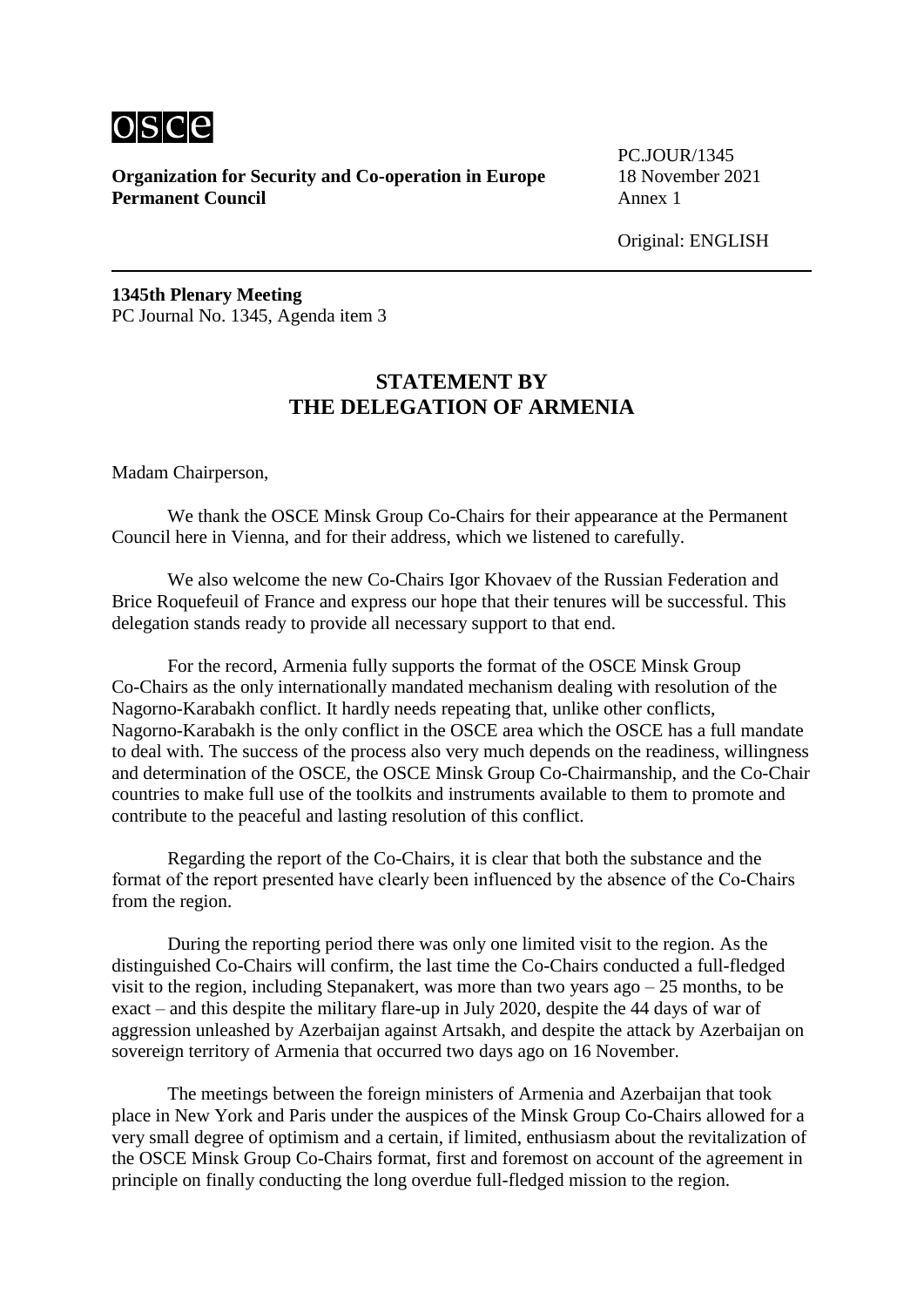This agreement was possible thanks to the co-operative attitude once again shown by Armenia in order to ensure the Co-Chairs unhindered access to Artsakh.

Two months later we have yet to hear any plausible argument and justification for the constant delay of this much-awaited visit to the region.

Now let me say a few words about the report of the Personal Representative of the Chairperson-in-Office, Ambassador Andrzej Kasprzyk. We have taken note of the report and the statement. Likewise taking into account the recent attack and incursion, it was expected that Ambassador Kasprzyk, who is a well-known personality in the region and apparently has useful contacts and connections, would have travelled to the mission area, not least in order to be able to provide first the Chairperson-in-Office of the OSCE and then the OSCE Minsk Group Co‑Chairs and the participating States with updated information. We consider his absence from the region as a missed opportunity, which in fact limits the ability of the Organization, the Chairperson-in-Office and the participating States to take advantage of updated and verifiable information from the ground.

In relation to the High-Level Planning Group, the position of Armenia remains the same. Let me say that the main handicap of the High-Level Planning Group was and remains its current staff composition and we call on the incoming OSCE Chairmanship to be cognizant of and rectify this unacceptable situation.

#### Distinguished Co-Chairs,

In the absence of proper international reaction, the continuous ceasefire violations by Azerbaijan are becoming more and more brazen.

On 9 October, in the neighbourhood of the city of Martakert, the civilian Aram Tepnants was fatally wounded by an Azerbaijani sniper while carrying out agricultural works under the supervision of peacekeepers.

On 14 October, in another gross violation of the ceasefire by the Azerbaijani armed forces, six soldiers from the Artsakh defence army were wounded near the village of Norshen in Artsakh. The Azerbaijani military continued its ceasefire violations on the next day, 15 October, by opening fire at a medical vehicle of the defence army in the north-east of Artsakh.

On 8 November, Azerbaijani authorities initiated another attack on civilians carrying out construction works near the Stepanakert-Shushi road. It should be noted that the Azerbaijani military authorities were properly notified about the construction work. But this did not prevent peaceful workers from being shot at by an Azerbaijani officer in cold blood and at point-blank range. As a result of this crime, one civilian was killed, Martik Yeremyan, aged 22, and three others were seriously wounded.

These deliberate and cynical acts by the armed forces of Azerbaijan constitute a gross violation of its commitments, notably under the ceasefire statement of 9 November signed by the leaders of Armenia, Azerbaijan and the Russian Federation, and indicate the real intention of Azerbaijan, namely, to undermine the realization of the trilateral statement.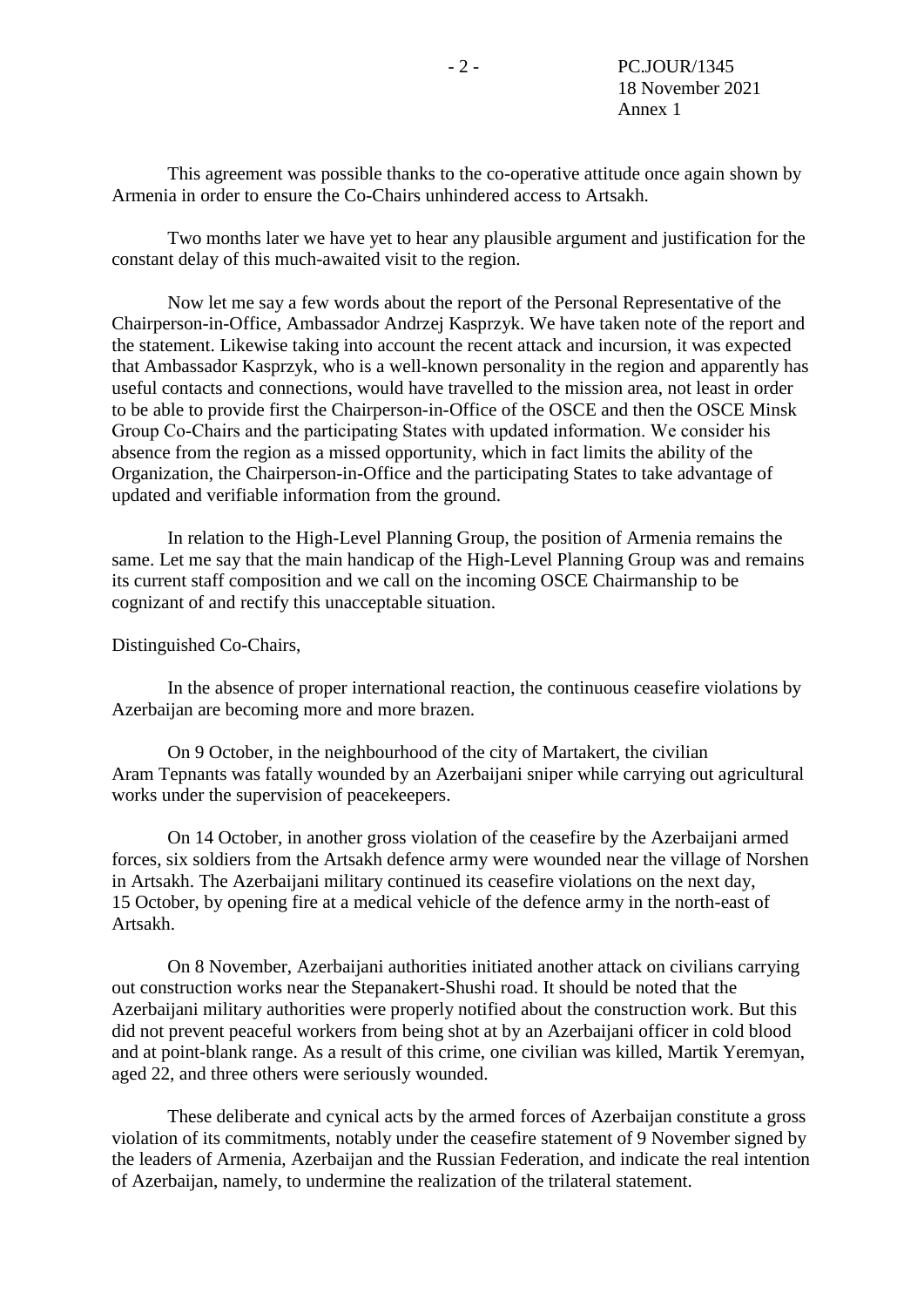Madam Chairperson, Colleagues,

Unfortunately, the present report of the Co-Chairs to the Permanent Council comes at a time when the already extremely fragile situation in the region has yet again been disrupted: on 16 November, Azerbaijani armed forces made a further attack on and incursion into the sovereign territory of the Republic of Armenia.

On 16 November, the armed forces of Azerbaijan, using artillery, armoured combat vehicles and special forces units, launched an attack on the eastern border of the Republic of Armenia and penetrated into Armenian sovereign territory. It is already known that this large-scale armed attack by Azerbaijan has led to numerous casualties on both sides.

The Armenian Ministry of Defence has confirmed the death of one serviceman, the fate of 24 missing Armenian servicemen still remains unknown, and 13 servicemen were taken prisoner of war. And I would like to thank all those colleagues who have extended their condolences on the loss of life.

Even though the ceasefire established with the mediation of the Russian Federation still holds, the situation nevertheless continues to remain volatile.

The 16 November military attack and incursion were accompanied by Azerbaijan's massive disinformation campaign, which is aimed at turning everything upside down in a clumsy attempt to justify its aggressive actions and portray Azerbaijan as the champion of peace while both the words and the deeds of Azerbaijani authorities for the last decade or so have spoken loudly, clearly and unequivocally about their true intentions.

It is also indicative that on 16 November, the very day of the attack and incursion, Azerbaijan's national air carrier AZAL carried out flights from Baku to Nakihijevan and then to Syria and back. This information should be of particular interest to the relevant OSCE structures dealing with advanced passenger data exchange issues or with terrorism and foreign terrorist fighters.

#### Madam Chairperson,

This latest attack on Armenia is a continuation of Azerbaijan's policy of creeping occupation of Armenian territories, which began on 12 May 2021 with the incursion of Azerbaijani troops in the direction of the Syunik and Gegharkunik provinces of Armenia.

For more than six months now, Armenia has been striving to use peaceful, diplomatic means to resolve the issue of the incursion by Azerbaijani armed forces and their continued illegal presence in its territory. Azerbaijan, by contrast, has deliberately aggravated the situation, moving further into the territory of Armenia, demonstrating that its only goal is to seize more territories and that it is not interested in a peaceful process.

As a result of these incursions, 41 square kilometres of sovereign Armenian territory are currently under Azerbaijani occupation.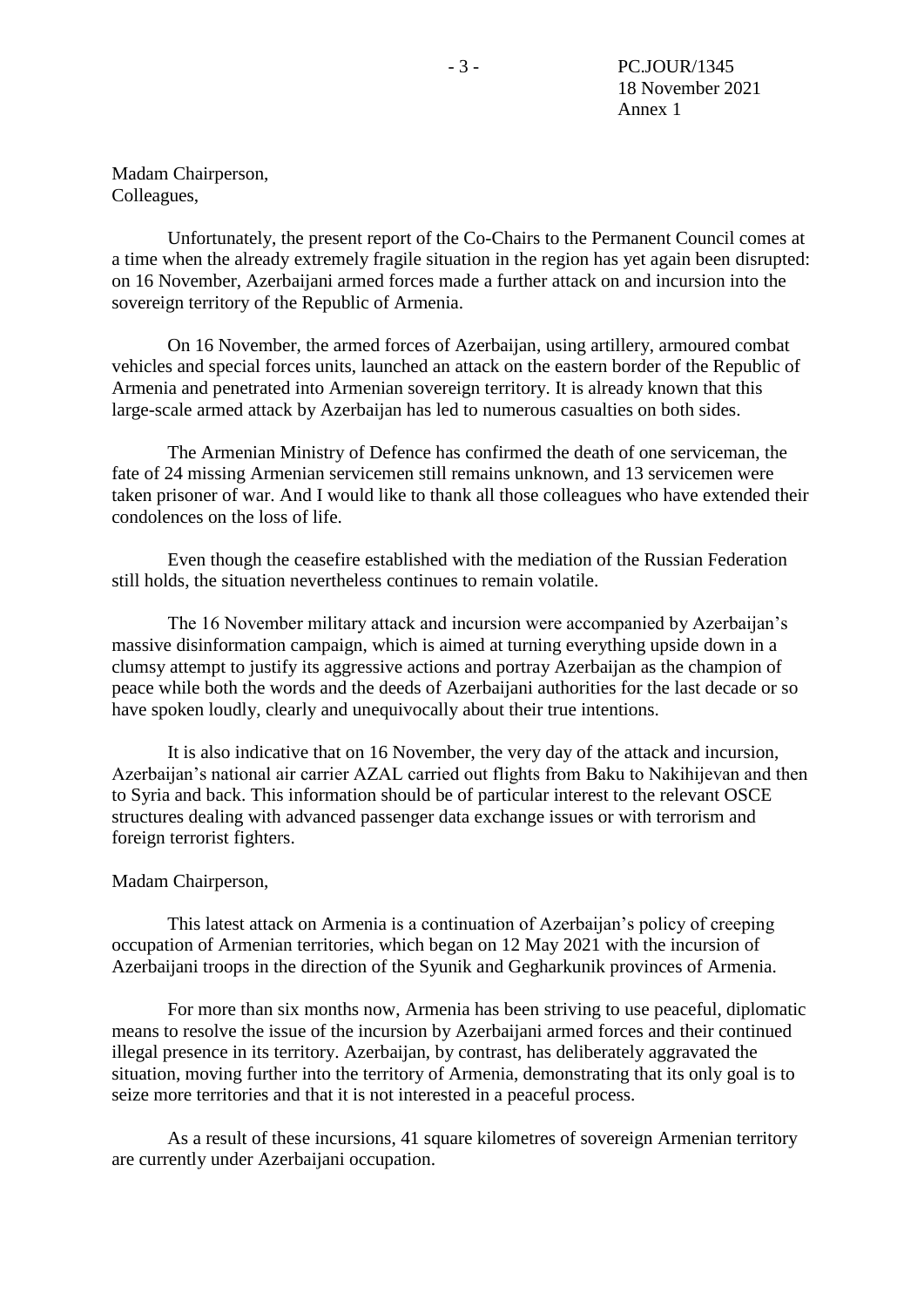By its aggressive actions and attempts to encroach on the sovereign territory of Armenia, Azerbaijan is flagrantly violating the Charter of the United Nations, its own obligations under international law, and the principles of the Helsinki Final Act. Needless to say, Azerbaijan's actions also violate its obligations under the trilateral statement of 9 November, the first provision of which provides for a complete ceasefire and termination of all hostilities, and stipulates that the sides shall stop in the positions held at the time of signing of the statement.

Moreover, Azerbaijan is attacking the Armenian borderline territories from adjacent regions of Nagorno-Karabakh which fell under the control of Azerbaijan as a result of implementation of the trilateral statement of 9 November by the Armenian side. As we see, Armenia's commitment to peace and to implementation in good faith of provisions of the statement is being strongly abused by Azerbaijan.

#### Dear colleagues,

By distorting and putting an arbitrary interpretation on the provisions of the trilateral statements on unblocking regional transport infrastructure, Azerbaijan continues to entertain the idea of the so-called "corridor" and threatens to use force. Not only does its far-fetched interpretation contradict the letter and spirit of the trilateral statements, but it is also indicative of an intention to undermine efforts towards de-escalation in the region.

In this context let me recall, as an example, the outrageous statement made by the President of Azerbaijan in April this year in which he said, among other things: "The creation of the Zangazur corridor fully corresponds to our national, historical and future interests. We are implementing the Zangazur corridor, whether Armenia wants it or not. If they do, it will be easier for us to implement, if not, we will implement it by force. Just as before and during the war, I said that they must get out of our lands or we will expel them by force. And so it happened. The same will apply to the Zangazur corridor."

It is obvious that following the 44-day war of aggression, Azerbaijan shed its last, already thin layer of civilized behaviour, thus revealing its true intentions.

Moreover, Azerbaijan's aggressive actions contradict the spirit of the 9 November statement, as does its closure of roads connecting Armenian towns and villages, which has likewise further disrupted transport communications and severely affected the everyday life of people in the region.

The very fact that such blatant recourse to the use or threat of force has become a common feature of the policy pursued by Azerbaijan should leave the OSCE and its participating States in no doubt as to who is the aggressor and the main hindrance to the establishment of peace in the region.

#### Madam Chairperson,

The Armenian government has repeatedly stated its readiness to engage in good faith in the discussions with a view to addressing the issue of demarcation and delimitation, stressing at the same time that any such process should be conducted by diplomatic means and never through the use or threat of force or through unilateral actions. It was with this in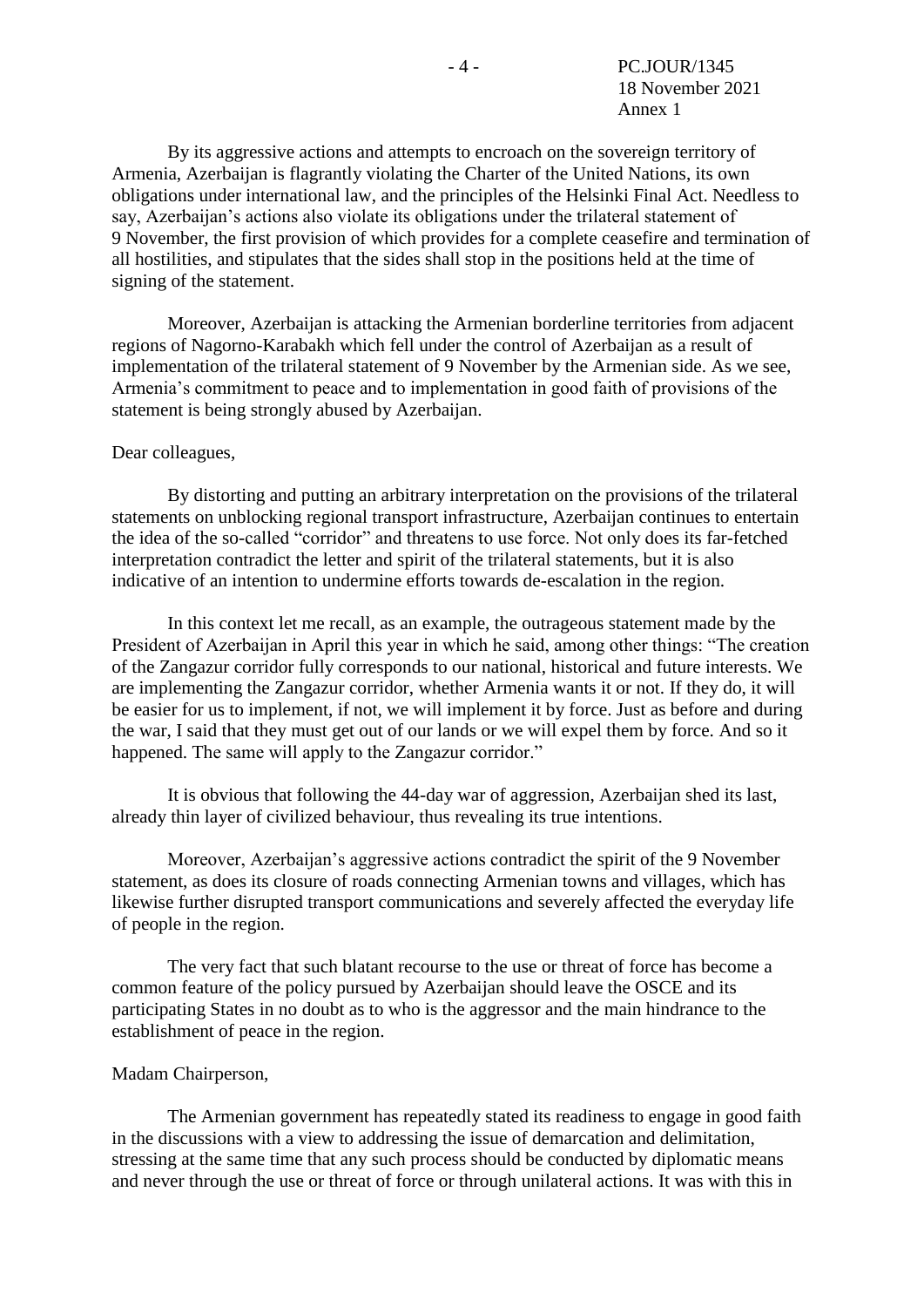mind that the Government of Armenia gave its consideration to the proposals of the Russian Federation. But these proposals were apparently not acceptable to Azerbaijan, which has opted for further military escalation instead.

It is also indicative that Azerbaijan is still continuing its blockade of Nagorno‑Karabakh, preventing the access of international humanitarian organizations, including those who have requested a fact-finding mission to determine the state of the cultural heritage of the region.

#### Madam Chairperson,

For almost a year, our delegation has been persistently raising the issue of Armenian prisoners of war and civilian hostages held by Azerbaijan. However, not only does Azerbaijan continue to ignore the calls of the international community for the immediate and unconditional release of all Armenian prisoners of war and civilian hostages, but on 16 November its armed forces also captured 13 more military personnel in the course of the attack on the eastern border of Armenia and infiltration into Armenian territory.

At the beginning, Azerbaijan made the release of Armenian prisoners of war conditional on obtaining maps of minefields from the Armenian side. But when Armenia offered to provide all maps of minefields in exchange for the release of all captured Armenians, Azerbaijan took a step back, questioning the reliability of the maps.

We have on numerous occasions underlined the unacceptability of using the Armenian prisoners of war as a bargaining tool. We once again wish to stress that the immediate and unconditional release of all prisoners of war and other captives is a commitment clearly stipulated in the trilateral statement, whereas Armenia has no obligations under the statement or otherwise in relation to landmines.

### Dear colleagues,

The willingness of Armenia to go beyond the commitments it undertook under the trilateral statement clearly attests to Armenia's genuine efforts in the cause of peace, as do all the above-mentioned actions on our part. On the other hand, it is equally obvious that Azerbaijan is continuing to escalate the situation. In these circumstances, general calls to both sides may indicate a certain indifference and lack of commitment on the part of our international partners.

Therefore, urgent and effective steps are needed to prevent further escalation and ensure the unconditional and complete withdrawal of the Azerbaijani armed forces from the territory of Armenia.

We reiterate that Armenia is ready for negotiations aimed at achieving lasting peace and stability in the South Caucasus. However, peace cannot be achieved on the basis of the good will of two parties to the conflict while the third party is hell-bent on continuing its anti-Armenian policy. It is hardly possible to imagine lasting peace in the region with a so-called "trophy park" in Baku, continued hate speech and xenophobia by top officials of Azerbaijan, the continued imprisonment of Armenian prisoners of war and civilian hostages, numerous cases of enforced disappearance, and continued attacks, encroachments and the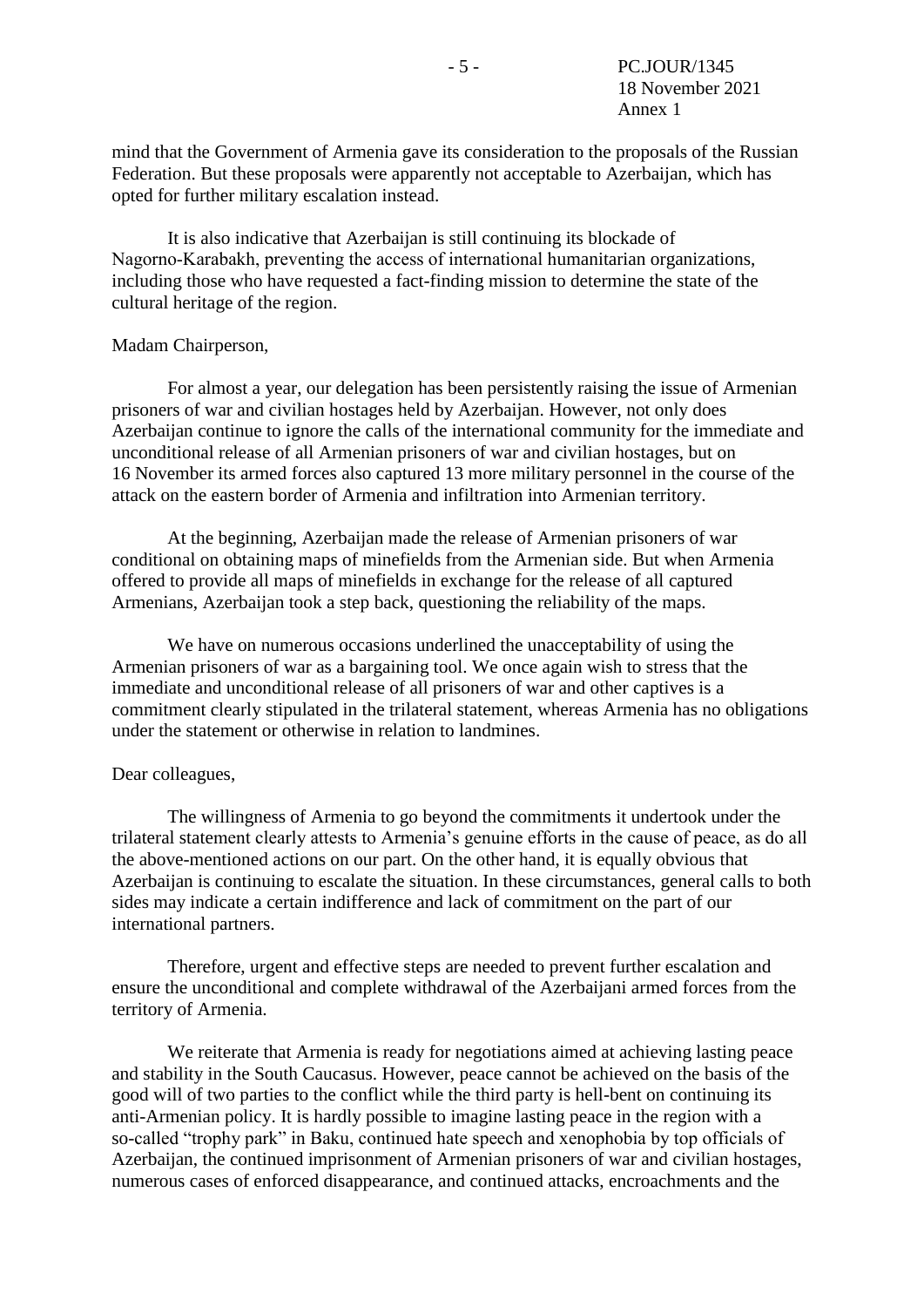Annex 1

presence of Azerbaijani troops on and in the sovereign territory of Armenia. While Armenia expresses its readiness for de-escalation, Azerbaijan continues to make provocations in Nagorno-Karabakh and on the Armenian borders, causing unnecessary human losses, including civilian losses. While Armenia is calling for the re-opening of regional communications, Azerbaijan uses the pretext of the so-called "corridor" issue to continue its aggression.

The pronouncements of the Azerbaijani delegation here and in other fora about their continuous and relentless striving for peace in the South Caucasus are empty claims that ring particularly hollow against the backdrop of Azerbaijan's actions on the ground, which cannot by any stretch of the imagination be construed as being aimed at bringing peace.

#### Madam Chairperson,

In conclusion, I would like to state that lasting peace and stability in the region can only be achieved through the full implementation of the trilateral statements of 9 November 2020 and 11 January 2021 – including the solution of urgent humanitarian issues, first of all the immediate release and repatriation of all prisoners of war, hostages and other detained persons, the clarification of the fate of the missing persons, and investigation of the cases of enforced disappearance – the protection of Armenian historical and religious heritage and the full resumption of the peace process for a final and comprehensive settlement of the Nagorno-Karabakh conflict.

The current situation in Nagorno-Karabakh is the result of the flagrant violation by Azerbaijan of several core principles of the Helsinki Final Act, namely, refraining from the threat or use of force; the peaceful settlement of disputes; equal rights and self‑determination of peoples; and respect for human rights and fundamental freedoms. No one should be under any illusion that the results of the use of force, accompanied by war crimes and violations of international humanitarian law, can ever become the basis for a lasting and sustainable peace. Such peace can be achieved in the region only through a comprehensive settlement of the Nagorno‑Karabakh conflict, which must include the determination of the status of Artsakh on the basis of the realization by the people of Artsakh of their inalienable right to self-determination; the ensuring of the safe and dignified return of displaced population to their homes; and the preservation of the region's historical and religious heritage.

#### Madam Chairperson,

I would like to conclude my statement with a question to the distinguished Co-Chairs. Why, after the meetings in New York and Paris, are the distinguished Co-Chairs still discussing the possibility of the visit to the region? What – or, perhaps, which side – is delaying and creating impediments to the Co-Chairs' visit, thus hindering their mandated activities?

Madam Chairperson, I kindly ask you to attach this statement to the journal of today's meeting.

I thank you.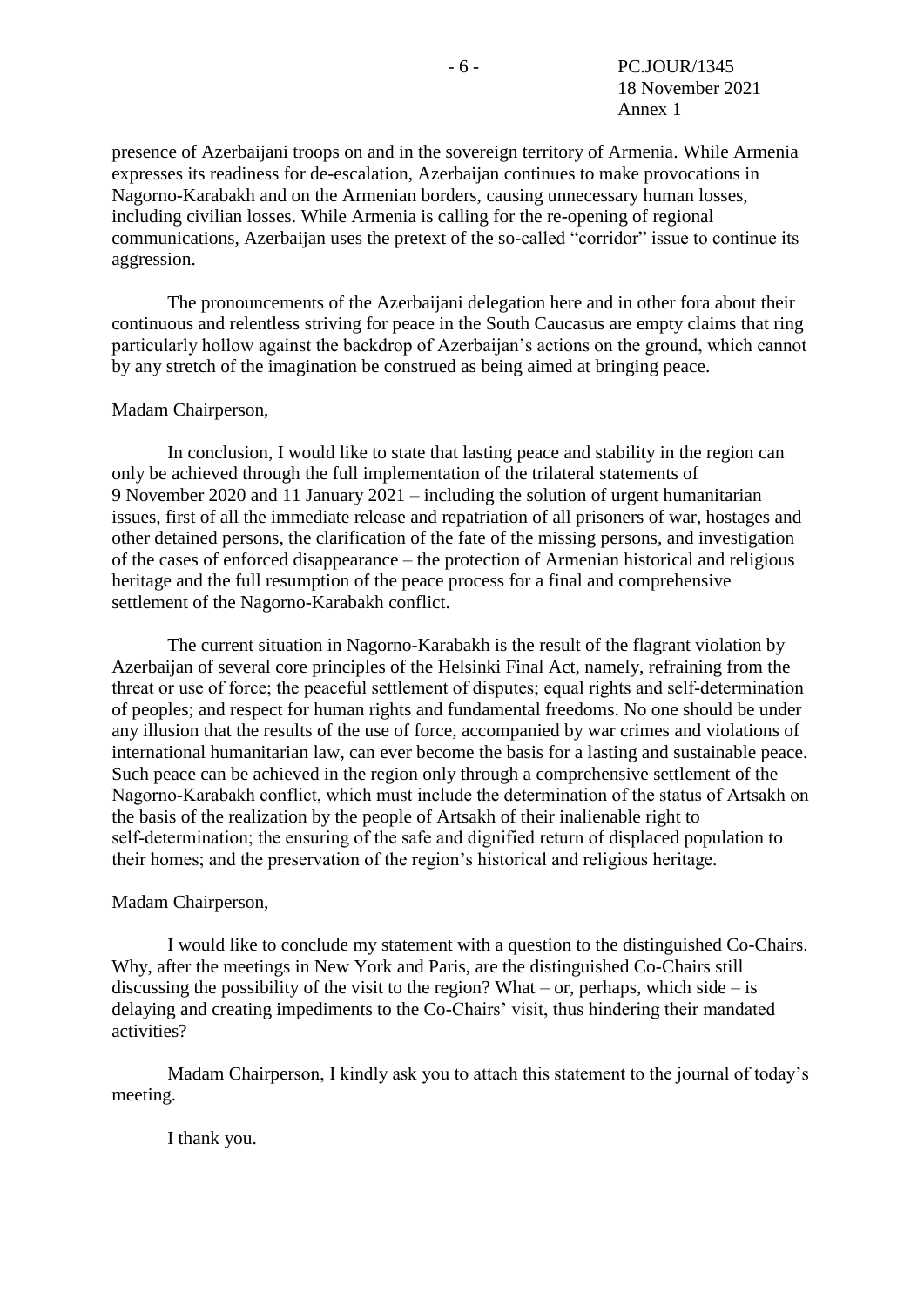

**Organization for Security and Co-operation in Europe** 18 November 2021 **Permanent Council** Annex 2

PC.JOUR/1345

Original: ENGLISH

**1345th Plenary Meeting** PC Journal No. 1345, Agenda item 3

### **STATEMENT BY THE DELEGATION OF AZERBAIJAN**

Madam Chairperson,

The delegation of Azerbaijan welcomes the Co-Chairs of the OSCE Minsk Group, the Personal Representative of the OSCE Chairperson-in-Office on the conflict dealt with by the OSCE Minsk Conference and the Head of the High-Level Planning Group to the Permanent Council and takes note of their respective statements.

The position of Azerbaijan in the post-conflict period, including on the possible role and contribution of the Co-Chairs of the OSCE Minsk Group is well known and has been conveyed to counterparts and to the Permanent Council on a number of occasions. But, given that we have two new Co-Chairs, from Russia, Mr. Igor Khovaev, and from France, Mr. Brice Roquefeuil, appearing before the Permanent Council for the first time, we would like to reiterate our position once again.

Your appearance at the Permanent Council almost coincided with the first anniversary of the signing of the trilateral statement on 10 November 2020 by Armenia, Azerbaijan and the Russian Federation that put an end to the armed conflict and set the agreed parameters for establishing durable peace in the region. The patriotic war that lasted for 44 days put an end to Armenia's nearly 30-year-long policy of aggression. Azerbaijan ensured its territorial integrity, and the fundamental rights of nearly one million displaced Azerbaijanis were restored. Azerbaijan alone ensured the implementation of the relevant United Nations Security Council resolutions of 1993.

Despite Armenia's international wrongdoings and despite the devastating consequences and unhealed wounds of the almost three-decade-old war and occupation, the post-conflict realities offer a unique opportunity and real prospects for building peace, consolidating stability, restoring peaceful co-existence, advancing the reconciliation agenda and investing in economic development and co-operation.

The OSCE, including the Co-Chairs, the Personal Representative of the Chairperson-in-Office and the High-Level Planning Group can play a meaningful role, provided that they stay relevant and abreast of the new reality on the ground. We welcome that the Co-Chairs in their statements accepted that there are new realities on the ground that need to be taken into account. Other participating States who spoke today should also follow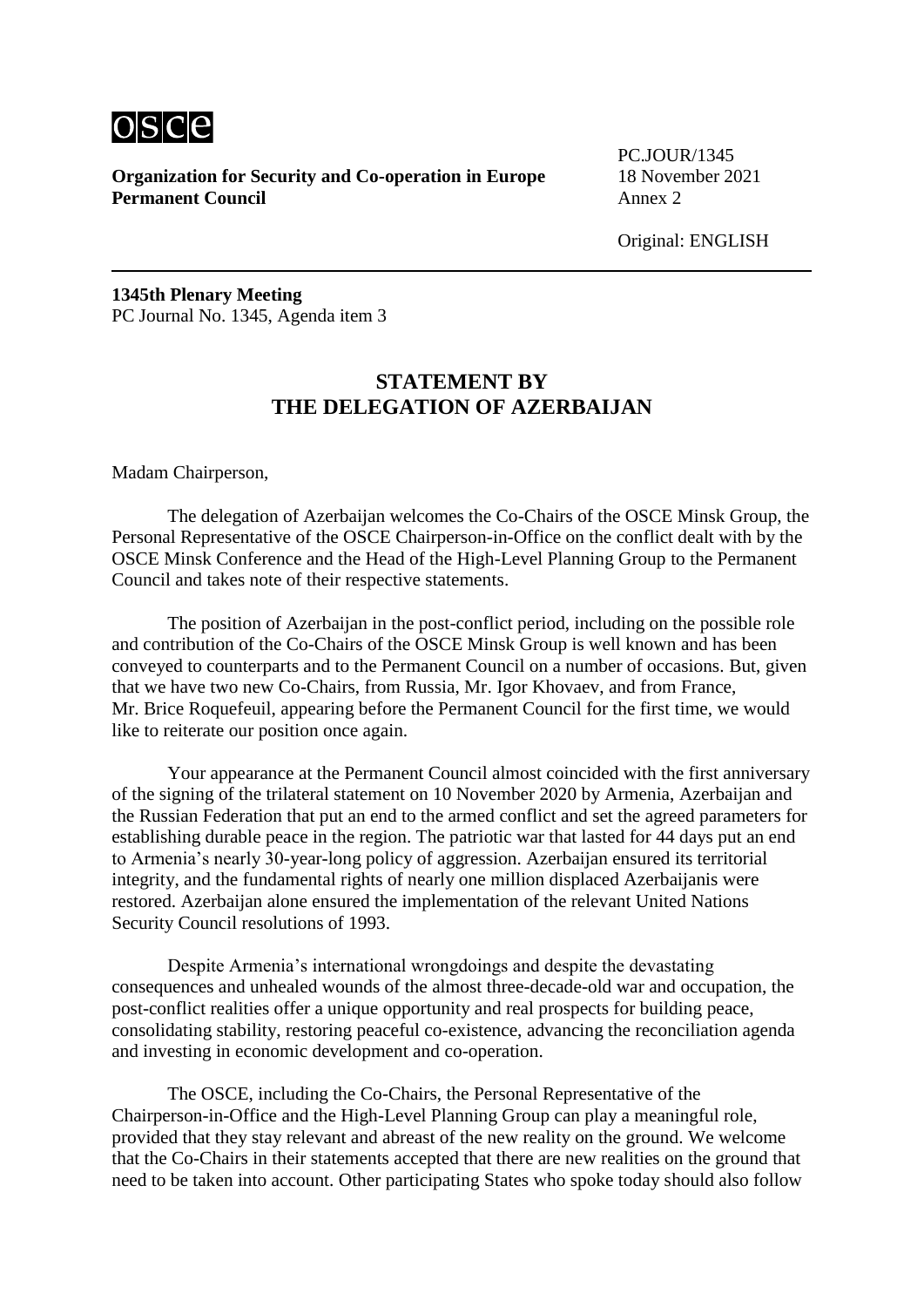suit. The discussions on future potential programmatic activities of the Minsk Group and its Co-Chairs, the Personal Representative of the Chairperson-in-Office and the High-Level Planning Group in light of the aforementioned trilateral statements are still ongoing, including within the OSCE Unified Budget process. It is clear that there can be no business as usual. Repeating obsolete narratives, assumptions and concepts is counterproductive and will not contribute to building peace in the region. It is our firm view that at the post-conflict stage, all the efforts of the OSCE and its structures must be directed towards support for the full implementation of the trilateral statements and practical engagement with the sides in order to seize a unique opportunity to consolidate peace, build confidence and trust and stability in the region.

The exchange of views by my Minister with his Armenian counterpart in New York, Minsk and Paris on the normalization of relations between the two States based on the new realities demonstrated that Azerbaijan is ready to discuss the issues that fall within the scope of the bilateral relations that includes normalization of relations between the two States signing a peace treaty. However, meetings should not be for the sake of meetings. For such exchanges to be productive, a concrete agenda is necessary. All other issues pertaining to the domestic jurisdiction of Azerbaijan shall be dealt with in accordance with the legislation and Constitution of Azerbaijan.

Peace is within reach for the first time after nearly three decades of failed negotiations and there is a unique opportunity to consolidate it. Now that the conflict has been resolved, the Government of Azerbaijan has already initiated practical steps aimed at eliminating the consequences of decades-long occupation followed by massive destruction. The priorities of Azerbaijan at the current post-conflict stage include the soonest and most effective post-conflict rehabilitation, reconstruction and reintegration work in the liberated territories, which will ensure the safe and dignified return of hundreds of thousands of displaced Azerbaijanis to their homes. Only this year 1.3 billion US dollars has been allocated from the State budget. We have already accomplished the construction of some needed infrastructure and facilities, including roads, airport, power lines, residential and other social facilities.

At the highest level Azerbaijan declared its determination that all cultural and religious monuments in the liberated territories regardless of their origin will be duly preserved and restored. Azerbaijan will continue to build upon these ideals and values, and guarantees all the rights for all its citizens, irrespective of their ethnic or religious affiliation.

As far as access by international humanitarian organizations to the conflict-affected territories of Azerbaijan is concerned, mentioned by the Co-Chairs and some delegations, Azerbaijan actively co-operates with international organizations, including humanitarian organizations, and creates all necessary conditions for their work in Azerbaijan. Azerbaijan proceeds from the norms and principles of international law as well as international standards set by the United Nations with regard to the provision of international humanitarian aid. The activities of all international organizations in the conflict-affected territories of Azerbaijan must be conducted exclusively by the consent of Azerbaijan in full respect to its sovereignty and territorial integrity and implemented in co-ordination with the relevant authorities of Azerbaijan. Their access to these territories can only be ensured through the territory of Azerbaijan along the routes designated by the Azerbaijani authorities. Such an approach is fully in line with the relevant United Nations General Assembly resolution. As to the use of the Lachin road, the 10 November 2020 statement clearly identifies for which purposes this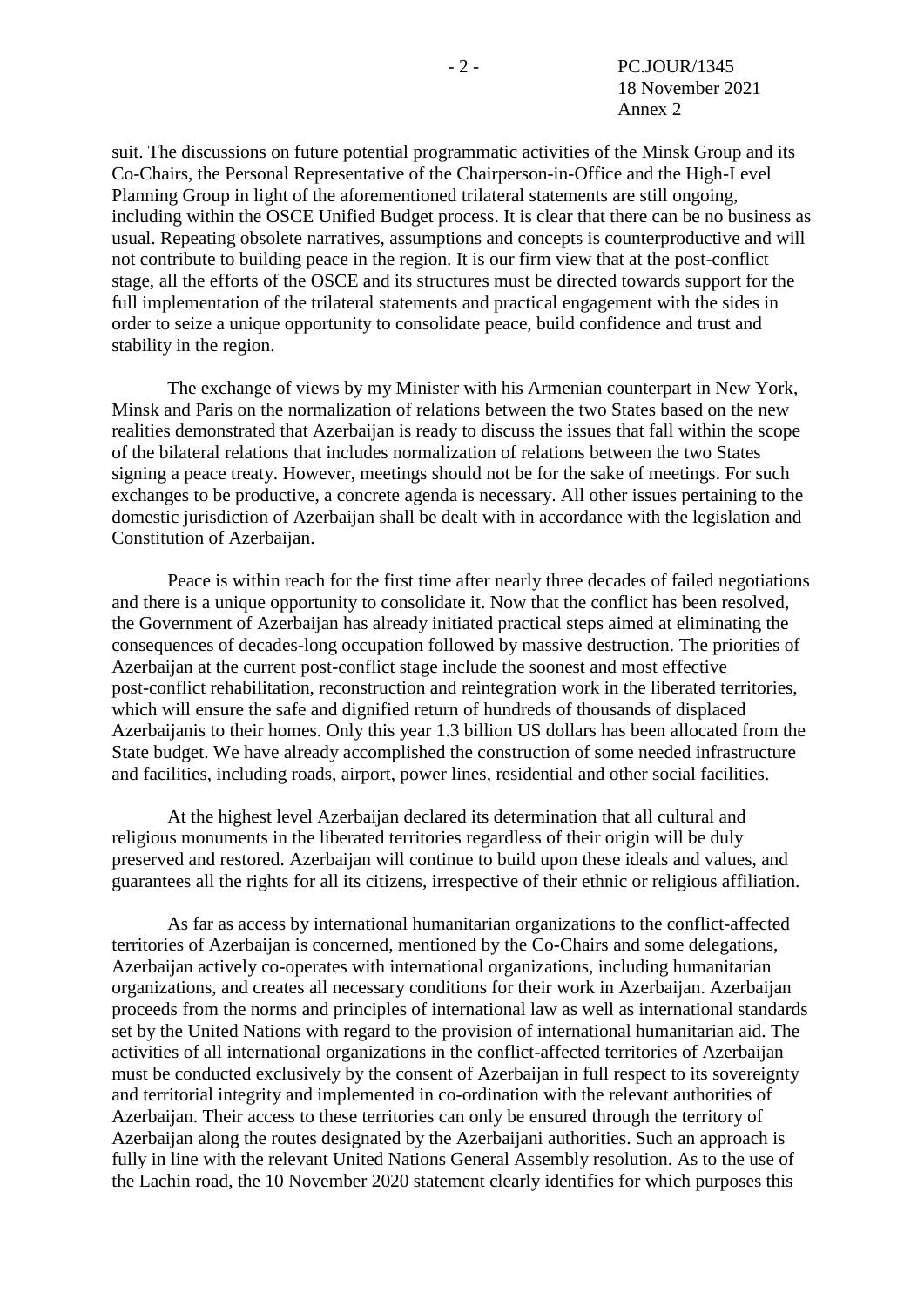route can be used and it does not envisage the use of this route by international humanitarian organizations. Paragraph 6 of the statement envisages transportation of citizens, vehicles and goods via this route.

In this context, Azerbaijan in its efforts of post-conflict rehabilitation is looking forward to co-operation with the United Nations Educational, Scientific and Cultural Organization. Over the past months since the end of the conflict Azerbaijan and the United Nations Educational, Scientific and Cultural Organization have been actively engaged into dialogue with a view of dispatching a technical mission to the liberated territories. The two sides have agreed on several complex technical, legal, and political aspects of the mission, which will ensure its effectiveness and independence.

The assessment of the unprecedented damage inflicted upon our cultural heritage is a priority for our Government and we are ready to host an independent technical mission as soon as possible. Unfortunately, Armenia is trying to block and politicize the mission, which is detrimental to its successful accomplishment. Armenia must refrain from interfering into this process and cease exploiting this organization for its own political purposes.

In the post-conflict period, Azerbaijan has repeatedly expressed its readiness for the reconciliation and normalization of inter-State relations with Armenia based on mutual recognition and respect for each other's sovereignty and territorial integrity within their internationally recognized borders, including through signing a peace treaty based on these principles.

Unfortunately, we have not seen yet any positive reaction from Armenia regarding our proposal. On the contrary, in the course of the past weeks we witnessed a series of provocations by Armenia.

Thus, on 8 November former Defence Minister of Armenia, Arshak Karapetyan, illegally visited the territory of Azerbaijan, where a Russian peacekeeping contingent is temporarily deployed to, held meetings with unlawful Armenian formations and inspected their so-called "combat readiness". The illegal visit of the Armenian official to the sovereign territory of Azerbaijan on the eve of the anniversary of the trilateral statement is a broad daylight provocation and a serious blow to the peacebuilding efforts. This is also a clear violation of the trilateral statement, which stipulates that the Lachin road can be used for the transportation of citizens, vehicles and goods. The Ministry of Defence of Azerbaijan issued a warning to the politico-military leadership of Armenia with regard to such illegal visits.

On the same day, about 60 personnel of the Armenian armed forces attempted to advance to the positions of the Azerbaijani armed forces in the Lachin district. With mediation from the Russian side, Azerbaijan demonstrated goodwill and allowed those surrounded Armenian servicemen to return to their previous positions.

On 13 November, a citizen of Armenia, driving along the Khankendi-Lachin highway near the city of Shusha of Azerbaijan, threw a grenade towards the Azerbaijani servicemen and Russian peacekeepers stationed there. As a result of the attack, three Azerbaijani servicemen were injured to varying degrees. The perpetrator of this attack was captured by the Russian peacekeepers.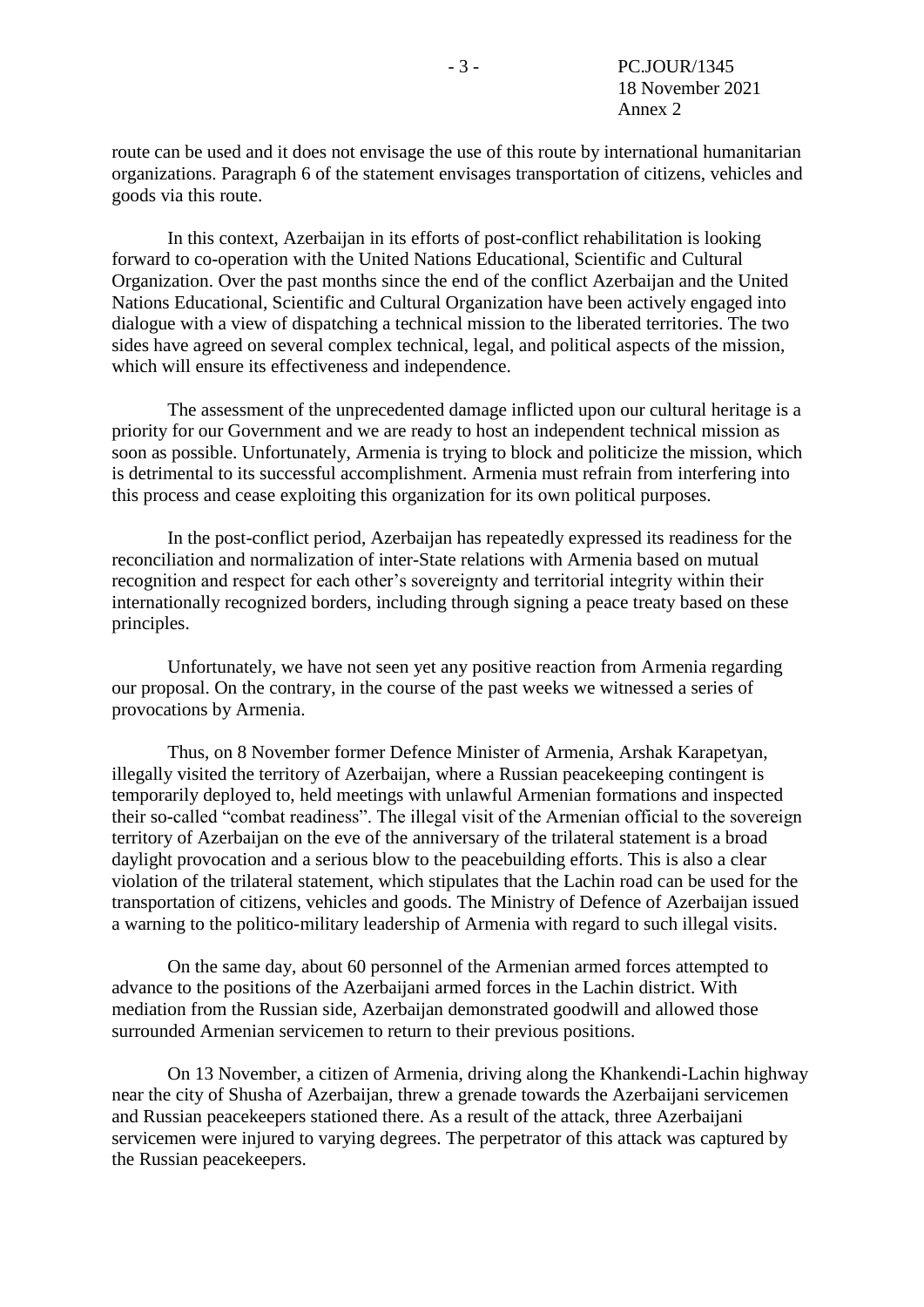On 16 November, Armenian armed forces having accumulated additional forces in the Basarkechar and Garakilsa regions, using mortars of various calibres and artillery pieces launched a sudden military operation and attacked the positions of the Azerbaijani armed forces in the direction of the State border in the Lachin and Kalbajar districts of Azerbaijan. As a result of this attack seven Azerbaijani servicemen were killed and ten were wounded. The Military Prosecution Office of Azerbaijan has launched a criminal case with regard to this armed attack and murder of the Azerbaijani servicemen. Azerbaijani units in response to this provocation took countermeasures to suppress the combat activity of the Armenian armed forces. We would like to underline that by responding to Armenia's large-scale provocations on the State border Azerbaijani servicemen fulfilled their duties on the sovereign territory of Azerbaijan. As a result of the decisive measures, the attacking Armenian servicemen were disarmed and detained, weapons of various calibres and ammunition were seized as trophies. Thus, this military adventure of Armenia turned into another failure.

Azerbaijan has previously offered to Armenia to launch the process of delimitation and demarcation of the State border and supported the proposal to establish an inter-State commission to this end. The recent tensions at the State border caused by Armenia's irresponsible military adventurism demonstrate once again that Armenia is not interested in delimitation and demarcation of the State border and, instead, attempted to resolve the issue through the use of force. Armenia also still refuses to implement its commitment to return to Azerbaijan eight exclaves along the border, which are still under the unlawful occupation of Armenia. Unlike Armenia, Azerbaijan relies on the resolution of this issue through political means.

Azerbaijan underlined on a number of occasions, including in this Permanent Council that the armed forces of Azerbaijan will be taking appropriate resolute measures to repel any provocations of Armenia. Armenia bears full responsibility for aggravating the situation. Azerbaijan reserves the right to adequately respond to Armenia's provocations and to protect its sovereignty and territorial integrity.

Armenia's most recent destructive behaviour fits well into its notorious track record of provocations carried out on the eve, in the course or in the immediate aftermath of the meetings between the two countries when the conflict was still ongoing. The series of provocations that took place after the exchange of views between the foreign ministers of both countries held in New York, Minsk and Paris are indicative of Armenia's policy of deliberately aggravating the situation in the region. It also demonstrates once again that a revanchist attitude is still prevailing in Armenia in the post-conflict period, undermining the prospects for consolidating peace and stability in the region.

The recent provocations of Armenia testify to an urgent need for ensuring the full implementation of the trilateral statements. Azerbaijan implemented provisions related to it in these statements and expects the same from Armenia. In particular, Armenia must comply fully with Article 4 of the statement, which requires Armenia to withdraw its armed forces from the territories of Azerbaijan in parallel with the temporary deployment of the Russian Federation's peacekeeping contingent.

Armenia must also implement its obligations under Article 9 of the 10 November 2020 trilateral statement, which envisages restoration of all economic and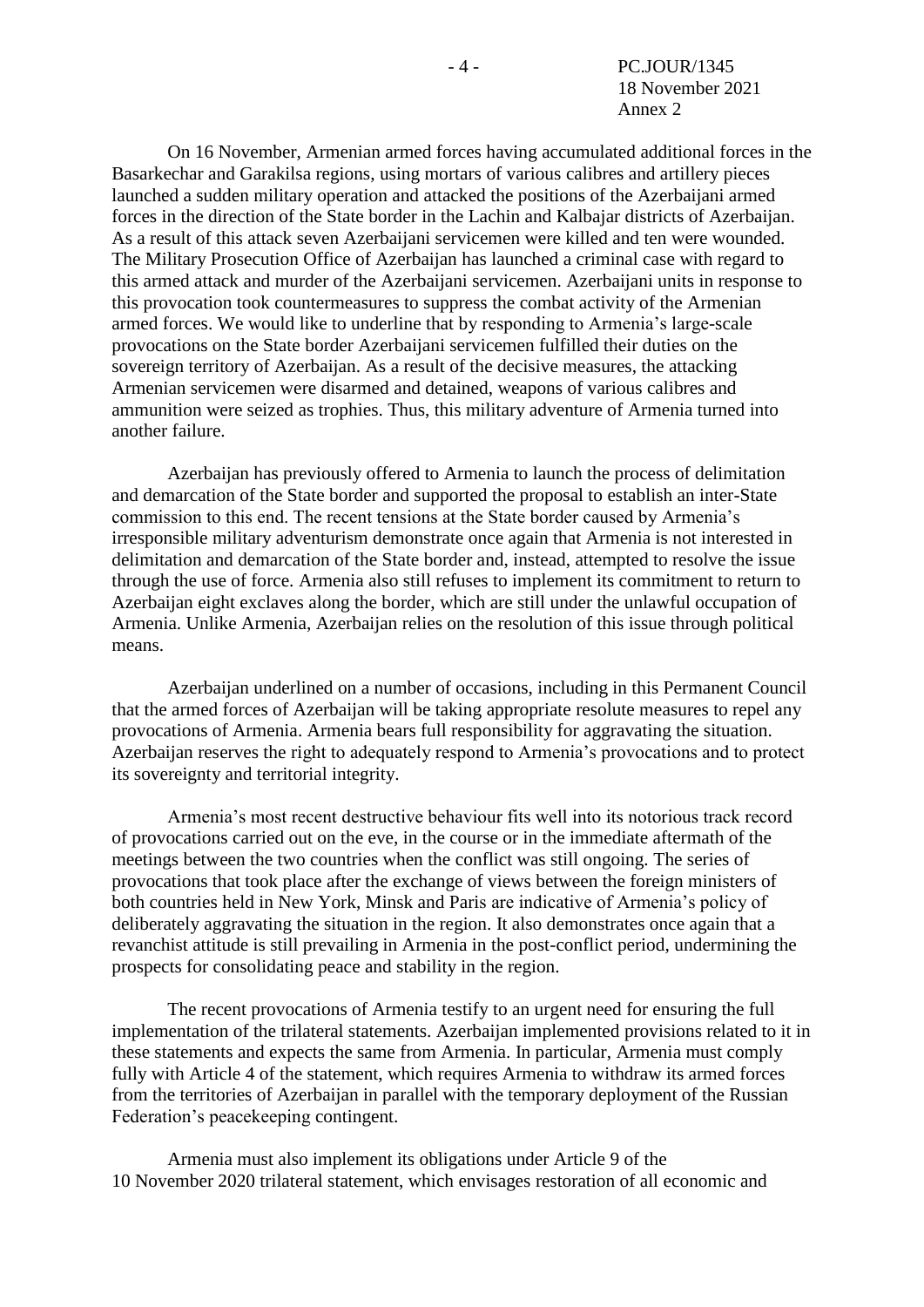transport links in the region supplemented by another trilateral statement signed on 11 January 2021. This is one of the areas that can serve the cause of irreversible peace and co-operation in the region. In this context, the Zangazur corridor connecting mainland Azerbaijan with its inseparable part – the Nakhchivan Autonomous Republic – and Turkey will create new opportunities for the whole region.

Another serious challenge is posed by landmines planted by Armenia on a massive scale in the formerly occupied territories of Azerbaijan. Since the signing of the trilateral statement of 10 November 2020, around 30 Azerbaijani citizens, including two journalists, were killed, and around 130 citizens were wounded. Presently Azerbaijan is among the most heavily mined countries in the world. It slows down the rehabilitation and reconstruction process in the liberated territories and poses a significant barrier to the return of internally displaced persons to their homes. It is deplorable that Armenia still refuses to release accurate maps of the minefields. The statement by the Armenian delegation that this country allegedly has no obligations to release these maps is indicative of the value that it attaches to the lives of civilians. The international community, including the OSCE, must put additional pressure onto Armenia to provide accurate mine maps of all the liberated territories of Azerbaijan, in line with Armenia's obligations under customary international law.

Furthermore, Armenia has yet to implement its obligations with regard to identifying the whereabouts of close to 4,000 Azerbaijanis missing since the armed hostilities in the beginning of the 1990s. It is of urgent necessity to ensure that their fates are finally established and all those who committed serious war crimes against these Azerbaijanis are brought to justice. This is important for healing the wounds of the former conflict.

The recent provocations of the Armenian side confirm for another time that apparently this country feels emboldened by statements which attempt to reanimate obsolete assumptions that proved wrong and concepts that are not viable. Such signals encourage Armenia to believe in an alternative to solidifying peace and normalizing relations with its neighbours, to divert from implementing the provisions of the trilateral statements in good faith and to undertake large-scale provocations, which we witnessed this week.

It is highly alarming that Armenia did not draw lessons from the recent past and its defeat on the battlefield last year. We reiterate that it is essential for Armenia to soberly assess the new realities and not to rely on miscalculations or false expectations that could jeopardize the fragile peace in the region established with the signing of the trilateral statements. Instead, Armenia should reciprocate the constructive offer of Azerbaijan and seize the historic opportunity to normalize its relations with neighbouring countries, which will open up immense opportunities for this country and for the broader region.

In conclusion, in response to the comments of the Armenian delegation I would like to stress that the mandate of the Co-Chairs of the Minsk Group to which this delegation referred contains reference to the United Nations Security Council resolutions of 1993. In these resolutions, the Security Council condemned the use of force against Azerbaijan and the occupation of its territories, reaffirmed respect for the sovereignty and territorial integrity of Azerbaijan, the inviolability of international borders and the inadmissibility of the use of force for the acquisition of territory. The Security Council demanded the immediate, complete and unconditional withdrawal of the occupying forces from all the occupied territories. In response to the numerous provocations by the Armenian side, including to the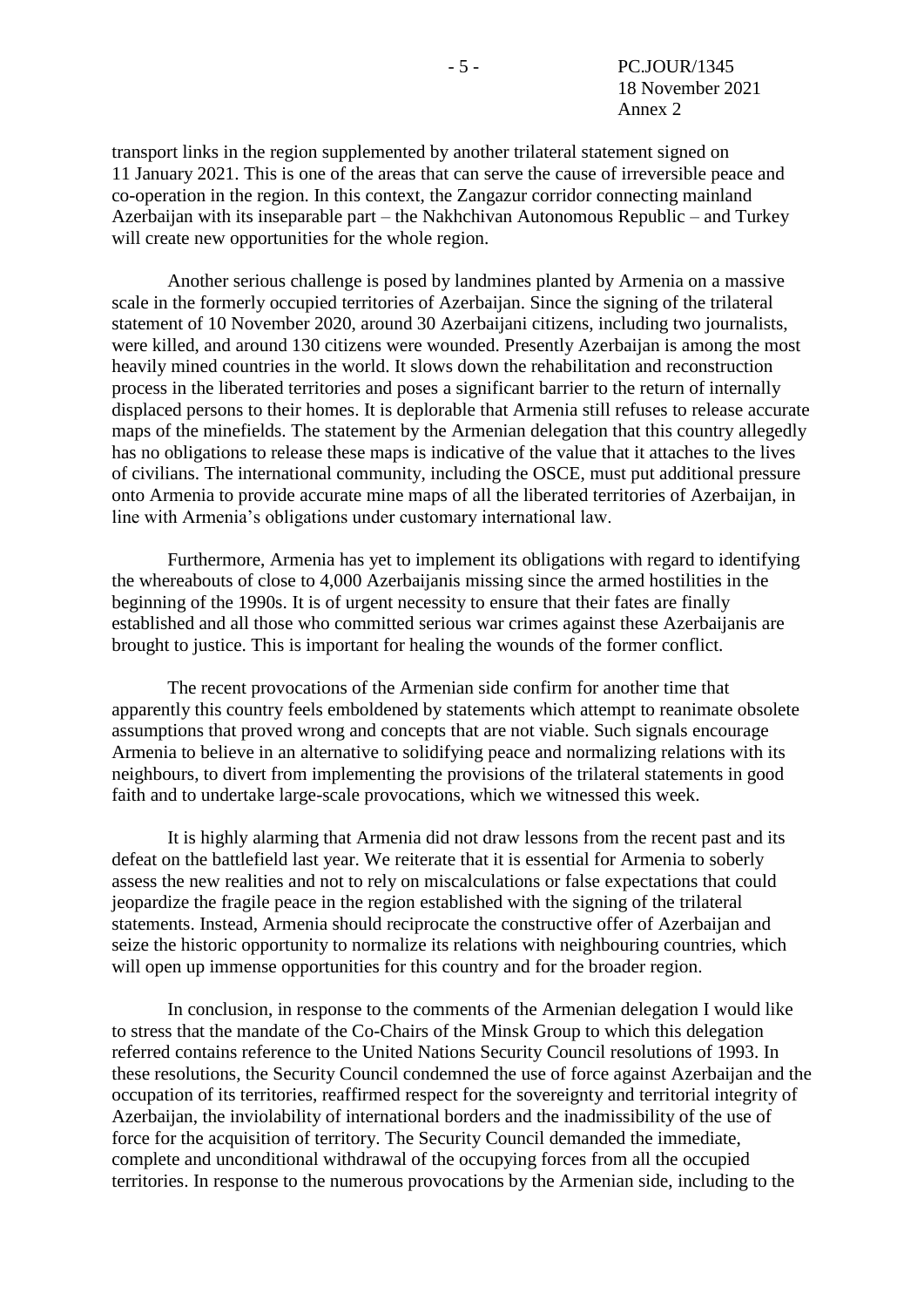one that occurred in September 2020, Azerbaijan took countermeasures on its sovereign territory and restored its territorial integrity and ensured the withdrawal of the Armenian armed forces from its territories, thus implementing the aforementioned resolutions. These are the realities, acknowledged by the Co-Chairs, that need to be taken into account. The Armenian delegation will probably continue to recite its conflict narratives, but the realities in the region are different. Instead, Armenia must accept and reconcile with these new realities and focus on the implementation of the trilateral statements.

I request that this statement be attached to the journal of the day.

Thank you, Madam Chairperson.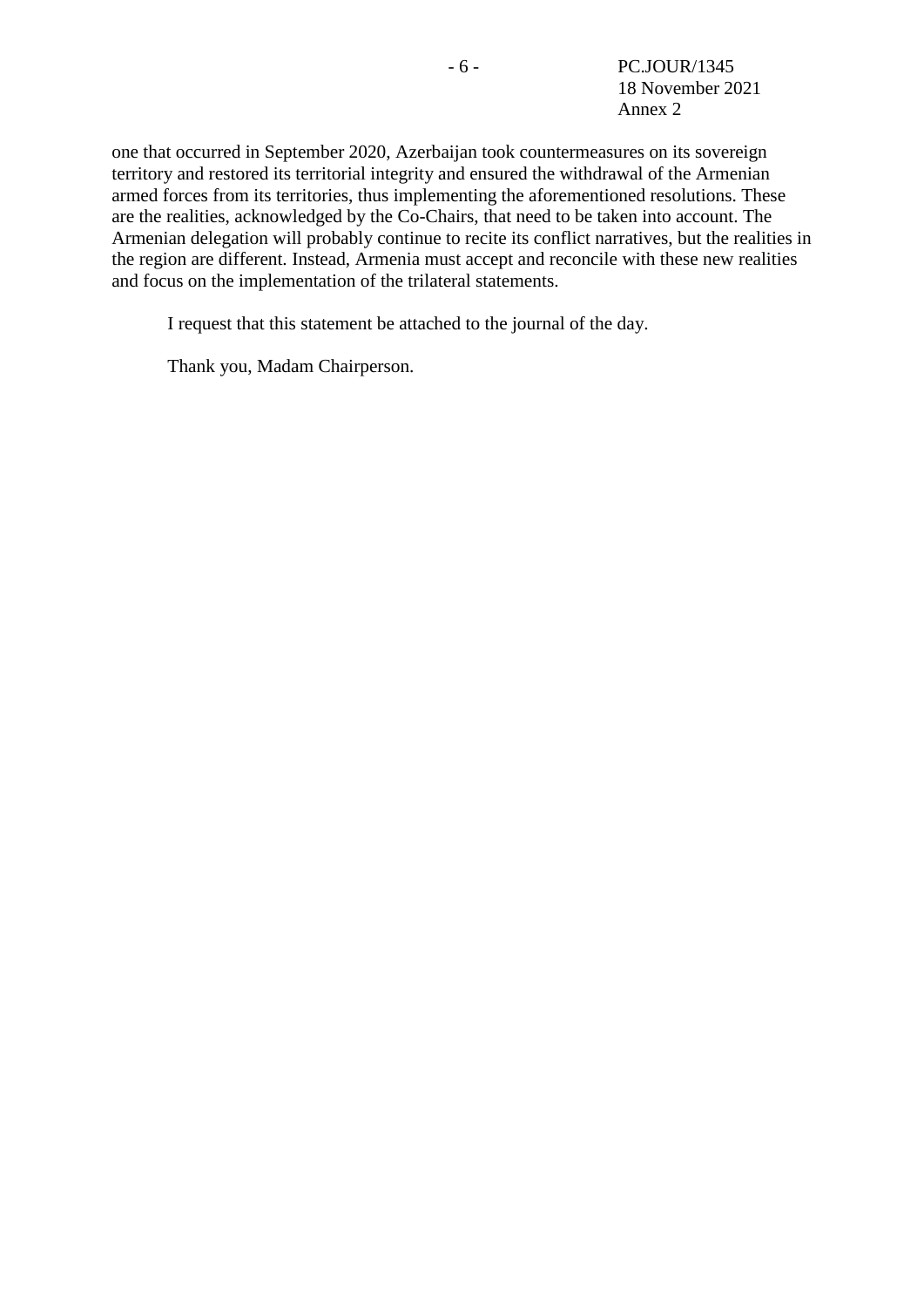

**Organization for Security and Co-operation in Europe** 18 November 2021 **Permanent Council** Annex 3

PC.JOUR/1345

Original: ENGLISH

**1345th Plenary Meeting** PC Journal No. 1345, Agenda item 6(c)

# **STATEMENT BY THE DELEGATION OF FRANCE (ALSO ON BEHALF OF ALBANIA, AUSTRIA, BELGIUM, BULGARIA, CANADA, CROATIA, CYPRUS, THE CZECH REPUBLIC, DENMARK, ESTONIA, FINLAND, GERMANY, GREECE, HUNGARY, ICELAND, IRELAND, ITALY, LATVIA, LITHUANIA, LUXEMBOURG, MALTA, MONTENEGRO, THE NETHERLANDS, NORTH MACEDONIA, NORWAY, PORTUGAL, ROMANIA, SLOVAKIA, SLOVENIA, SPAIN, SWITZERLAND, UKRAINE, THE UNITED KINGDOM AND THE UNITED STATES OF AMERICA)**

Madam Chairperson,

I am delivering this statement on behalf of the following 35 participating States that invoked the Vienna (human dimension) Mechanism on 4 November: Albania, Austria, Belgium, Bulgaria, Canada, Croatia, Cyprus, the Czech Republic, Denmark, Estonia, Finland, France, Germany, Greece, Hungary, Iceland, Ireland, Italy, Latvia, Lithuania, Luxembourg, Malta, Montenegro, the Netherlands, North Macedonia, Norway, Portugal, Romania, Slovakia, Slovenia, Spain, Switzerland, Ukraine, the United Kingdom and the United States of America.

In our letter of 4 November 2021 to the delegation of Belarus, and our statement to the Permanent Council on the same day, we stressed our concerns about the serious human rights violations and abuses taking place in Belarus. We highlighted specific areas of concern around (i) freedom of peaceful assembly; (ii) media freedom; (iii) continued arbitrary or unjust arrests or detentions; (iv) the targeting of opposition figures; (v) torture; and (vi) migration. In accordance with the provisions of the Vienna Mechanism, we posed a number of questions to the Belarusian authorities.

The delegation of Belarus has now replied by letter, with annex, dated 12 November 2021.

Whilst we welcome that the delegation of Belarus responded within the ten days mandated under the Vienna Mechanism, we regret that the content of their letter does not indicate a material change in the approach of the Belarusian authorities.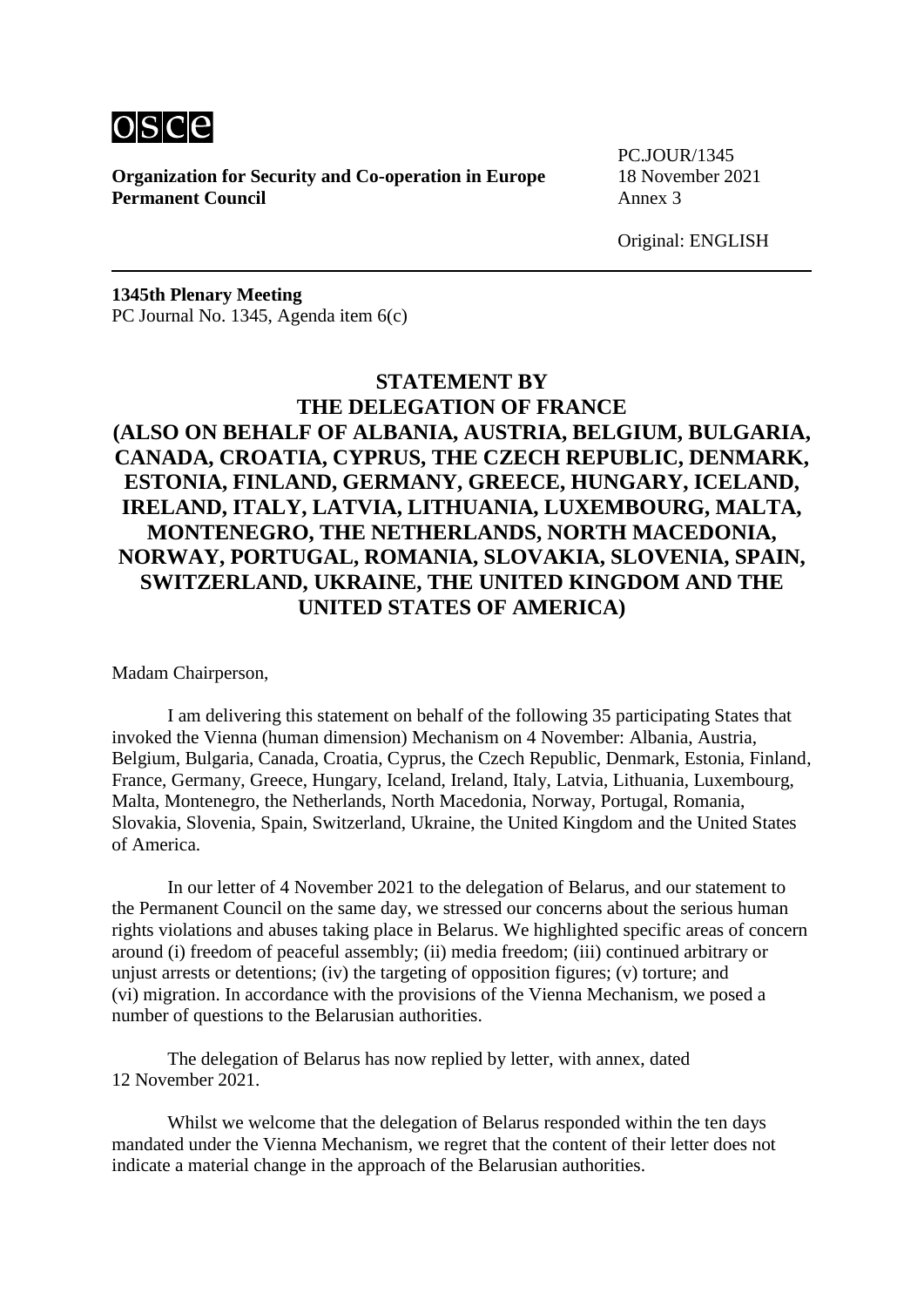We will, of course, study the full contents of the letter in detail. However, we take this early opportunity to reject firmly some of the comments made in that letter, such as the suggestion that our concerns are groundless, and that the raising of those concerns through OSCE mechanisms undermines trust.

The Vienna Mechanism was invoked to express our concerns about the implementation of human dimension commitments in Belarus. But it also offered another opportunity for Belarus to reassess its current direction, and to consider the opportunities for serious and meaningful engagement through the unique set of tools and instruments that are available through the OSCE.

In that regard, we remind the delegation of Belarus of the offers of the current Chairmanship, together with the previous and subsequent Chairmanships, to facilitate a true national dialogue between the Belarusian authorities and representatives of the opposition and civil society. We underscore our call for the Belarusian authorities to implement the 2020 Moscow Mechanism report's recommendations. We also call on Belarus to make full, proper and meaningful use of the OSCE's institutions, bodies and mechanisms to help resolve the ongoing crisis.

#### Madam Chairperson,

In their previous statements to the Permanent Council, and now in their reply to our Vienna Mechanism letter, the delegation of Belarus has repeatedly claimed that the Belarusian authorities are open to dialogue. So far, those words have not been reflected in their actions and behaviours.

We yet again call on the Belarusian authorities to reconsider their current approach to this crisis. And we reconfirm our commitment to continue to work together to help resolve the current crisis for the sake of the Belarusian people.

We request that this statement be attached to the journal of the day.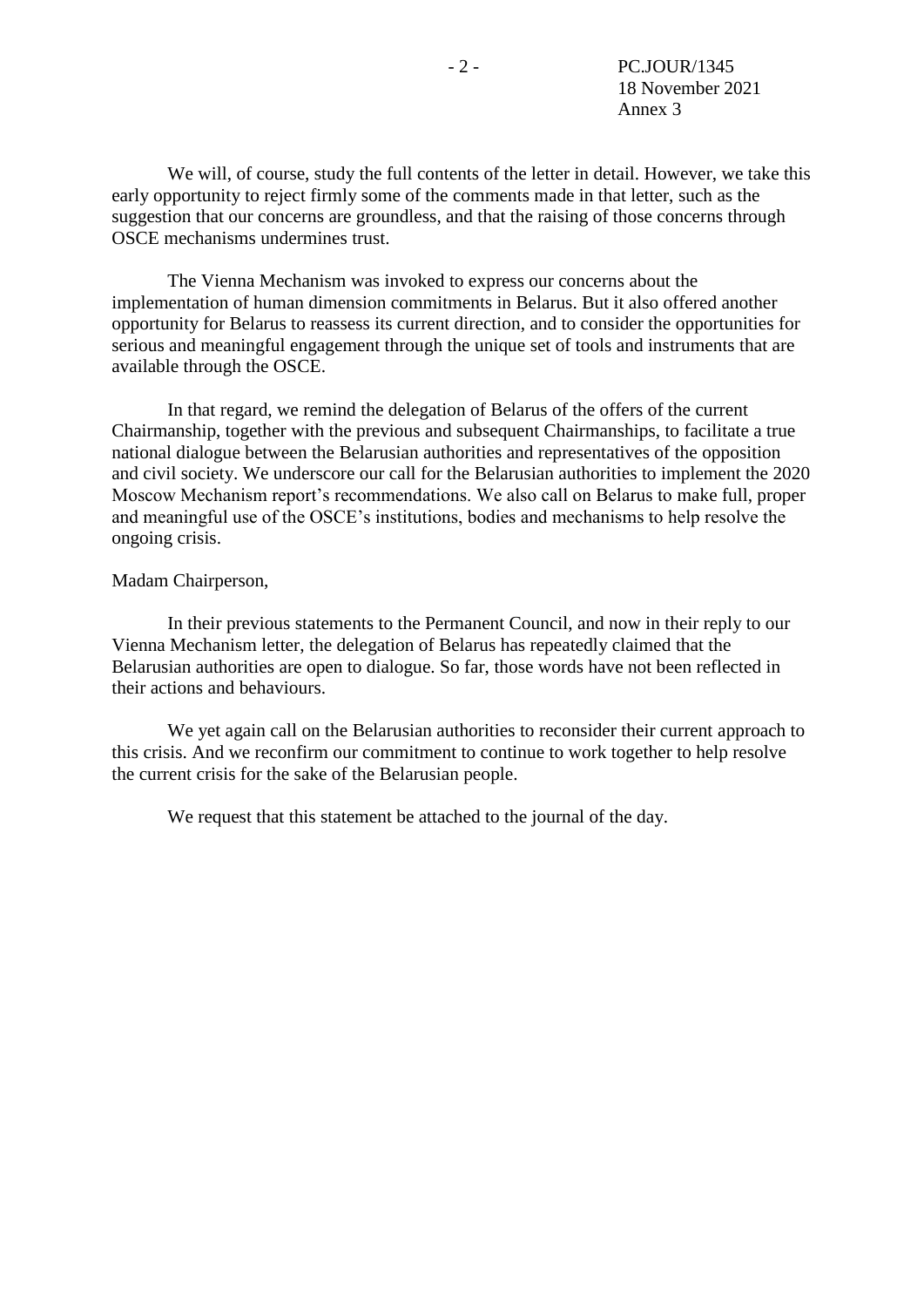

**Organization for Security and Co-operation in Europe** 18 November 2021 **Permanent Council**

PC.DEC/1419

Original: ENGLISH

**1345th Plenary Meeting** PC Journal No. 1345, Agenda item 4

# **DECISION No. 1419 AMENDING OSCE FINANCIAL REGULATIONS**

The Permanent Council,

Acting in accordance with the relevant provisions of Financial Regulation 10.01,

Recalling Decision No. 705 (PC.DEC/705) of 1 December 2005 on the Common Regulatory Management System,

1. Takes note of the proposed revision to implement recommendation No. 5 of the Report of the External Auditor on the OSCE Financial Statements for 2020, as communicated under PC.ACMF/60/21;

2. Approves the enclosed amendment to the OSCE Financial Regulations as highlighted in the annex.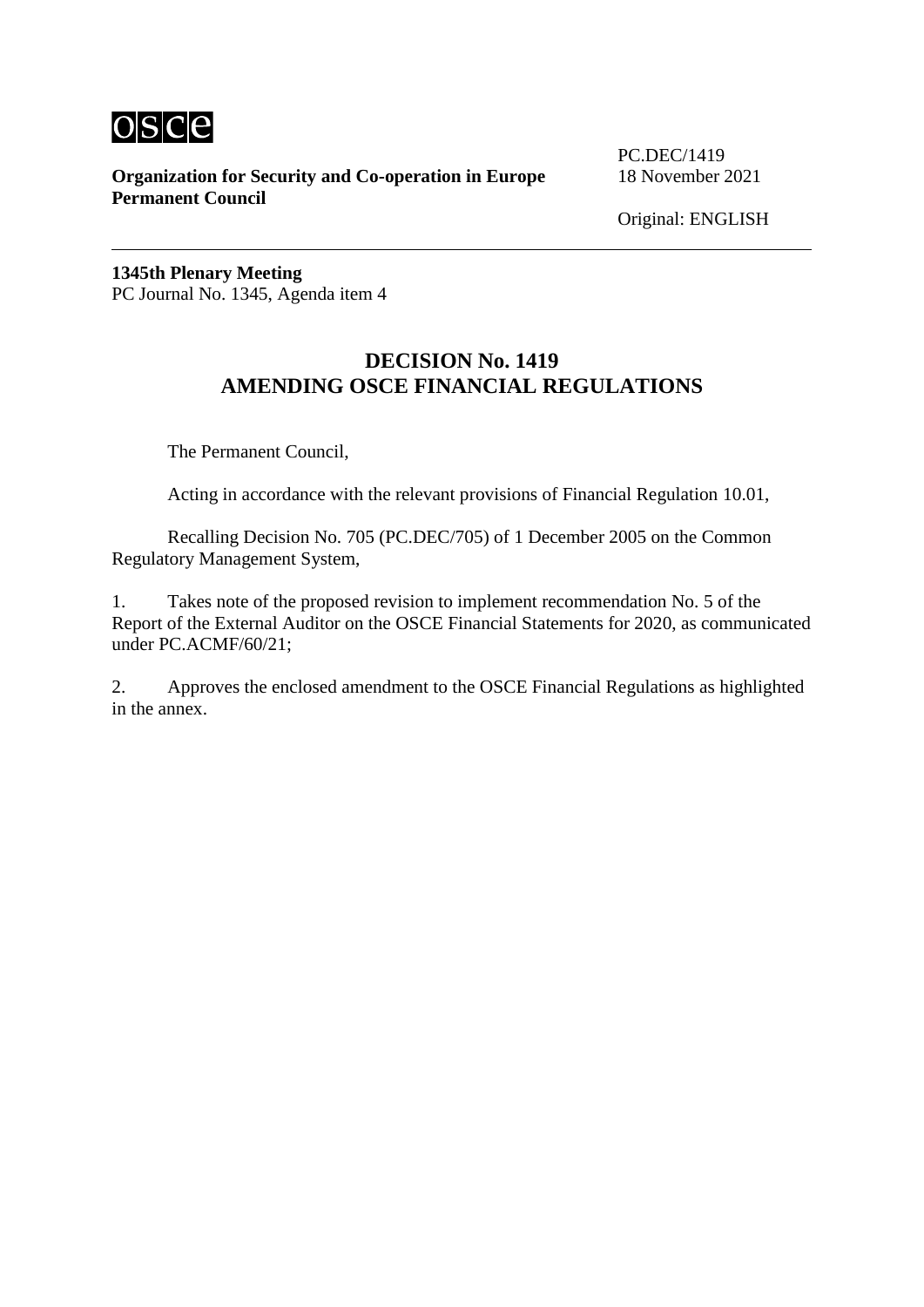PC.DEC/1419 18 November 2021 Annex

# **AMENDING OSCE FINANCIAL REGULATIONS**

### **External audit report recommendation No. 5**

In order to avoid any further ambiguity concerning the scope of his opinion on the OSCE's financial statements, the External Auditor recommends the Permanent Council to replace Article 7.02 (vi) of the Financial Regulation by a provision stating that, in addition to the five usual financial statements and related notes, segment reporting is to be provided, in compliance with established practices.

### **Amendment to the OSCE Financial Regulations**

Please note that the amendment below is made only to reflect the recommendation of the External Auditor. Only those subparagraphs affected by this change are shown below.

|                                                                                                                                                                                                        | <b>Current text</b>                            | <b>Proposed revised text</b>                        |                                                                                                                                                      |       |                                                     |
|--------------------------------------------------------------------------------------------------------------------------------------------------------------------------------------------------------|------------------------------------------------|-----------------------------------------------------|------------------------------------------------------------------------------------------------------------------------------------------------------|-------|-----------------------------------------------------|
|                                                                                                                                                                                                        | <b>Regulation 7.02 – Content of the Annual</b> | <b>Regulation 7.02 – Content of the Annual</b>      |                                                                                                                                                      |       |                                                     |
| <b>Financial Statements</b>                                                                                                                                                                            |                                                |                                                     | <b>Financial Statements</b>                                                                                                                          |       |                                                     |
| The annual financial statements shall<br>(a)<br>contain:                                                                                                                                               |                                                |                                                     | The annual financial statements shall<br>(a)<br>contain:                                                                                             |       |                                                     |
|                                                                                                                                                                                                        | (i)                                            | A statement of financial<br>position;               |                                                                                                                                                      | (i)   | A statement of financial position;                  |
|                                                                                                                                                                                                        | (ii)                                           | A statement of financial<br>performance;            |                                                                                                                                                      | (ii)  | A statement of financial<br>performance;            |
|                                                                                                                                                                                                        | (iii)                                          | A cash flow statement;                              |                                                                                                                                                      | (iii) | A cash flow statement;                              |
|                                                                                                                                                                                                        | (iv)                                           | A statement of changes in net<br>assets:            |                                                                                                                                                      | (iv)  | A statement of changes in net<br>assets;            |
|                                                                                                                                                                                                        | (v)                                            | A statement of comparison of<br>budget and actuals; |                                                                                                                                                      | (v)   | A statement of comparison of<br>budget and actuals; |
|                                                                                                                                                                                                        | (vi)                                           | Segment reporting by Fund.                          | The annual financial statements shall be<br>(b)<br>accompanied by segment reporting by Fund and<br>such other information as may be requested by the |       |                                                     |
| The annual financial statements shall<br>(b)<br>be accompanied by such other information as<br>may be requested by the Permanent Council or<br>deemed necessary or useful by the Secretary<br>General. |                                                |                                                     | Permanent Council or deemed necessary or useful<br>by the Secretary General.                                                                         |       |                                                     |